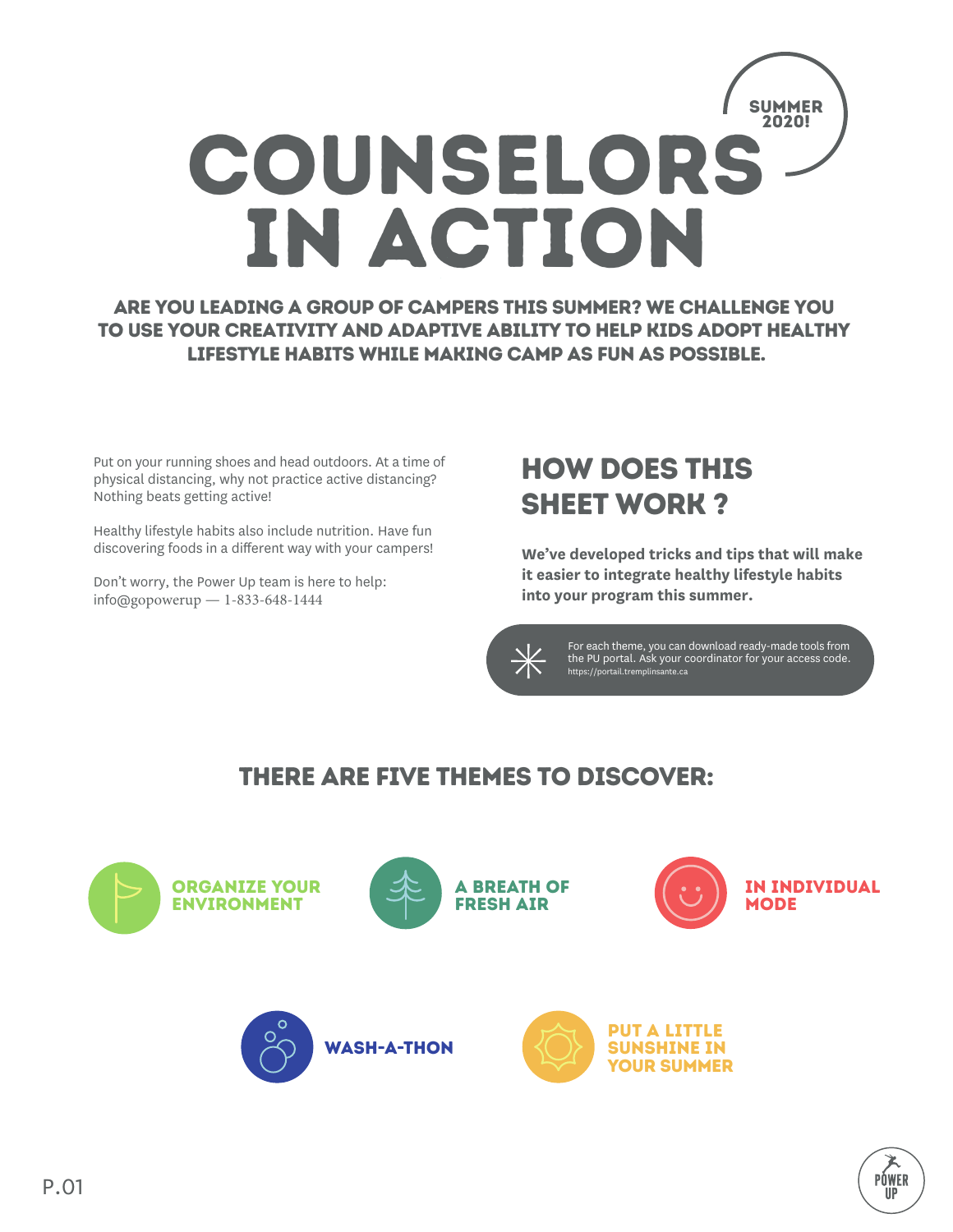ENVIRONMENT

ORGANIZE YOUR

#### The more visual markers there are at camp, The more your campers will know where to position themselves.

1 **Place the markers on the ground and use arrows to identify the direction to follow.** 

2 **Use cones to mark off the different activity spaces.** 

3 **Use the material at your disposal to position the campers during activities.** 

ex. Position hoops two metres apart and ask each camper to stand inside a hoop.

**Ask your campers to craft a character at the end of a hockey stick and have the character experience adventures, such as races and get-togethers with friends.** 

In order to observe physical distancing guidelines, only the characters should meet, and never the campers!

5 **Use chalk to mark off paths on the asphalt surface.**

#### **Lend dynamism to waiting times.**

For example, install movement posters two metres apart to make lineups at washrooms and hand-washing stations more dynamic.



6

Please refer to the **Get active in camps activity**

#### 7 **Decorate your space with help from your group.**

Since it will remain the same all summer, this is a good opportunity to appropriate the space and make it more welcoming.



**THANK YOU FOR FULFILLING YOUR MISSION TO PRESENT OUTDOOR ACTIVITIES THIS SUMMER!**



FIND TREMPLIN SANTÉ TOOLS ON THE PU PORTAL: **<https://portail.tremplinsante.ca/>** P.02 NEED HELP? CONTACT US AT INFO@GOPOWERUP.CA





4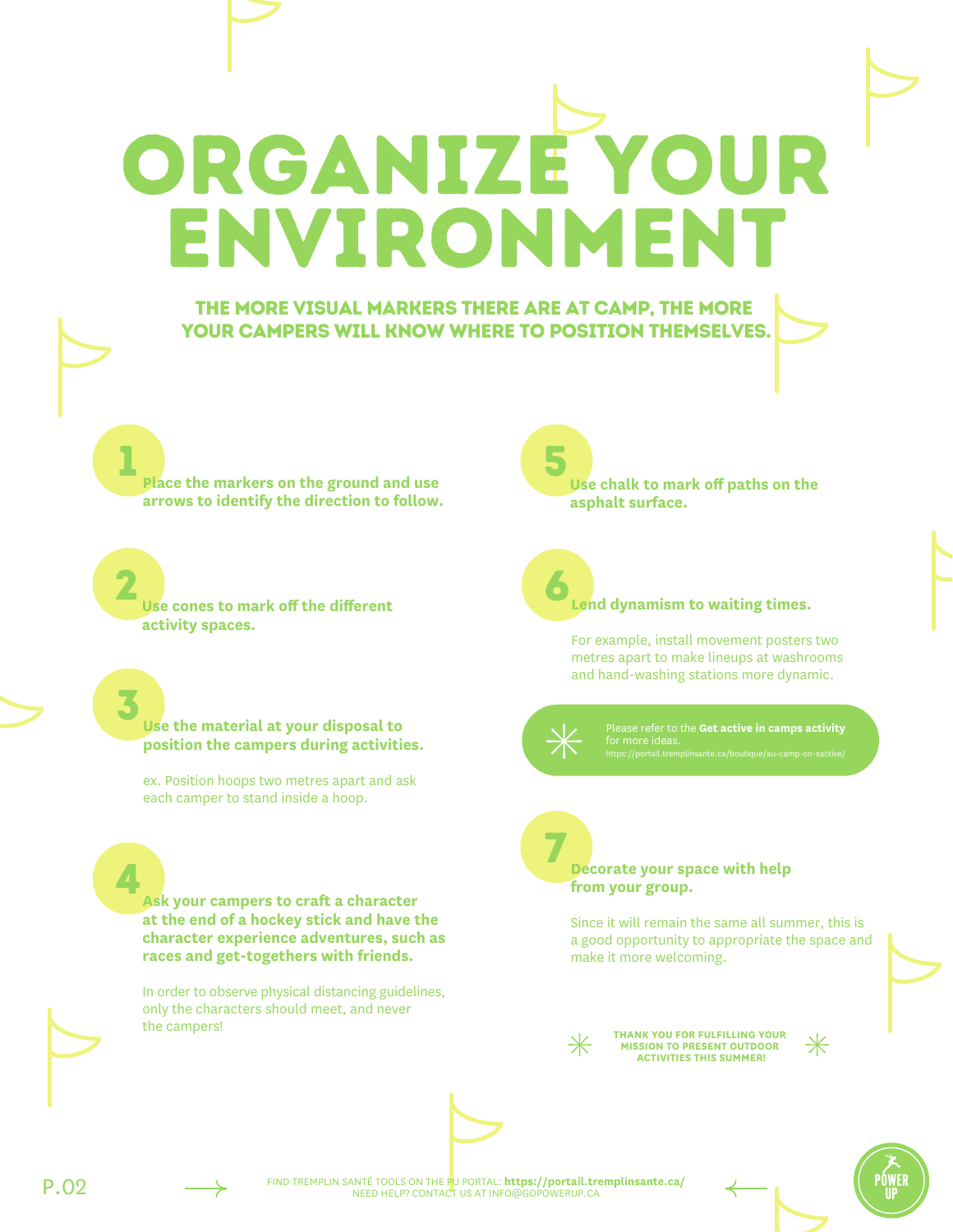Present your activities outdoors. This is a time to explore your environment and tap into the potential of everything around you.

A breath

of fresh air





**utiliser des flèches pour identifier la Challenge yourself to find unexplored spaces and use them in your activities, making them the focal point for you and your group this summer.**



Use your imagination to take your indoor **the cone of the solution of the solution activities outdoors. Open-air cooking workshops** activities outdoors. Open-air cooking workshops **are totally possible!**





### **Optimize the potential of the space around you.**  $\overline{\phantom{a}}$ comment.<br>Comme tout le même tout le même tout le même tout le même tout le même tout le même tout le contre de la comme **Have you carefully observed your environment?**

Use them to play ball games. bonne occasion de se l'approprier et de le  $rac{1}{2}$ o Walls become allies in creating teammates.

O Rethink asphalt surfaces. Emphasis on wheels: inline skating, or ride a scooter. Make sure these activities are permitted at your camp beforehand. **MERCI À TOI, DE POURSUIVRE TA MISSION EN ANIMATION** Give campers a place to skateboard or practice



**THANK YOU FOR FULFILLING YOUR**   $\divideontimes$ **MISSION TO PRESENT OUTDOOR ACTIVITIES THIS SUMMER!**





PÓ<u>w</u>er

P.03 FIND TREMPLIN SANTÉ TOOLS ON THE PU PORTAL: **<https://portail.tremplinsante.ca/>** NEED HELP? CONTACT US AT INFO@GOPOWERUP.CA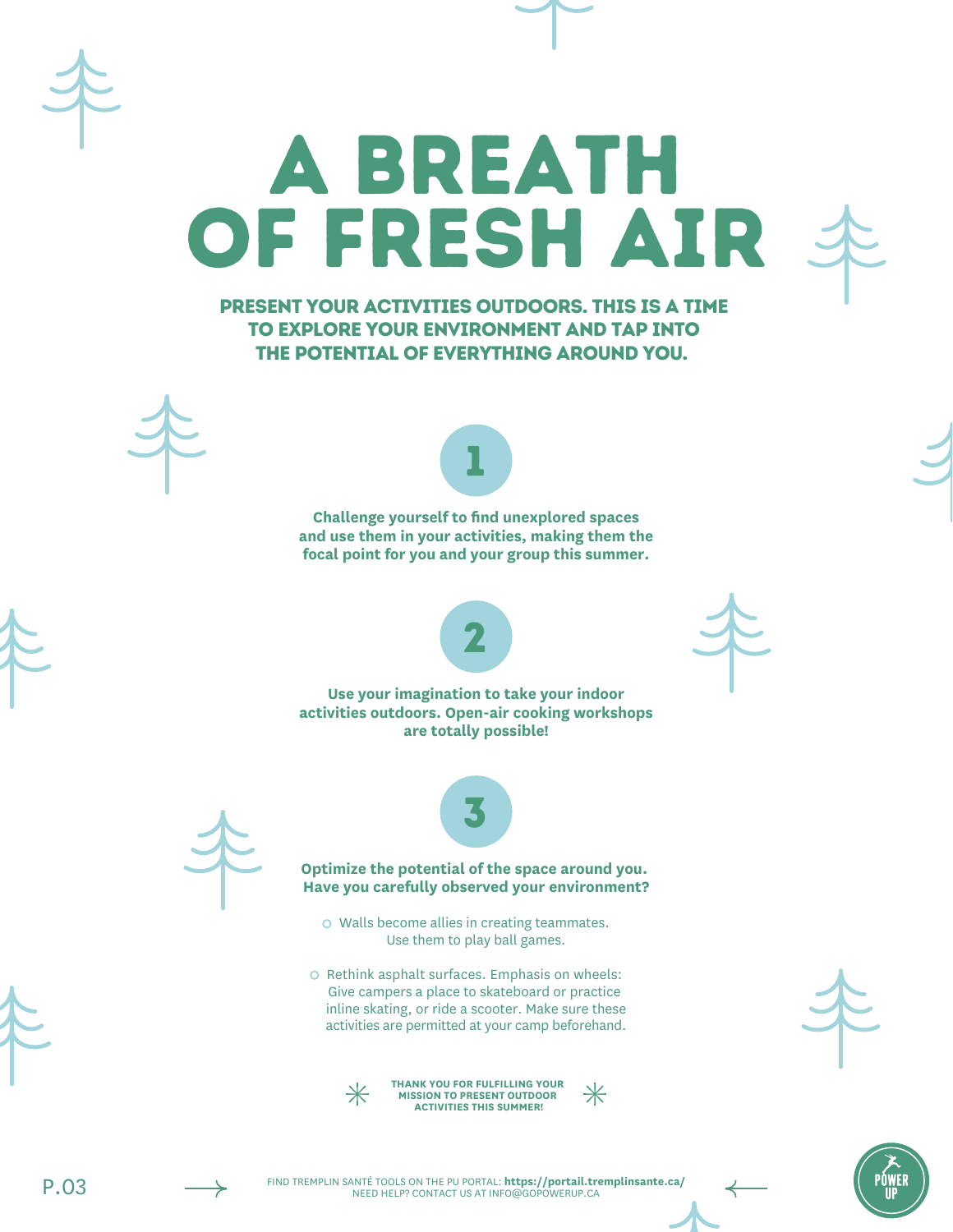In order to avoid physical contact, favour activities that require little or no material, or material that can be used individually.

IN INDIVIDUAL

MODE

**Practice active movement by transforming your campers into secret agents direction à suivre. whose mission is to avoid crossing**  <sup>1</sup> 34 **paths with another group.** 

2 **Utilise des cônes pour délimiter Encourage your campers to explore a** 2 **variety of sports and take up active individual challenges:**

#### **Skipping rope**

1

- (time vs number of repetitions) • Skip rope for as long as possible
- Invent a movement/special jump
- forwards and backwards • Practice the movements by rolling the rope

#### **Trick shots**

- Pull off a challenging movement using your favourite ball
- Perform an unusual figure (acrobatics)

**Games using elastics** [\(https://bit.ly/3dpOIPD\)](https://bit.ly/3dpOIPD) 

**Create dance movements: Move to the sound of personnage au bout d'un bâton de hockey**  music! Use this opportunity to create TikTok-style **et de lui faire vivre des aventures** videos with your group.Slackline, hula hoop, athleticism, gymnastics, circus, hopscotch, etc.

distanciation, c'est important qu'uniquement les

 $\bullet$  Want ideas for variations? Check out the  $\bullet$ **skipping rope**, **Nawatobi**, **Ready set go**, **Cascade** and **Slackline** activities.

#### 5 **Present an individual challenge with collective results.**

ex. Travel together: Count the number of kilometres each camper covers at camp this summer in an effort to venture as far as possible. Why not circle the globe?

#### d'attente pour les toilettes ou la zone de Use pool noodles to reinvent games **and avoid contact between campers.**

Installe des affiches de mouvements à deux mètres de distance pour animer les files

Réfère-toi à l'activité Au camp on s'active ex. When playing tag, only the noodles can enter into contact, as contact between the campers should be avoided.

#### **Décore ton espace avec ton groupe.** Create a garden in which each camper  $\mathbf{h}$ as a plot.  $\mathbf{h}$

If you don't have enough space, think about using shoots.

Refer to the **I have a green thumb activity,** and you'll see that it's easy! <https://portail.tremplinsante.ca/boutique/jai-le-pousse-vert/>



7

5



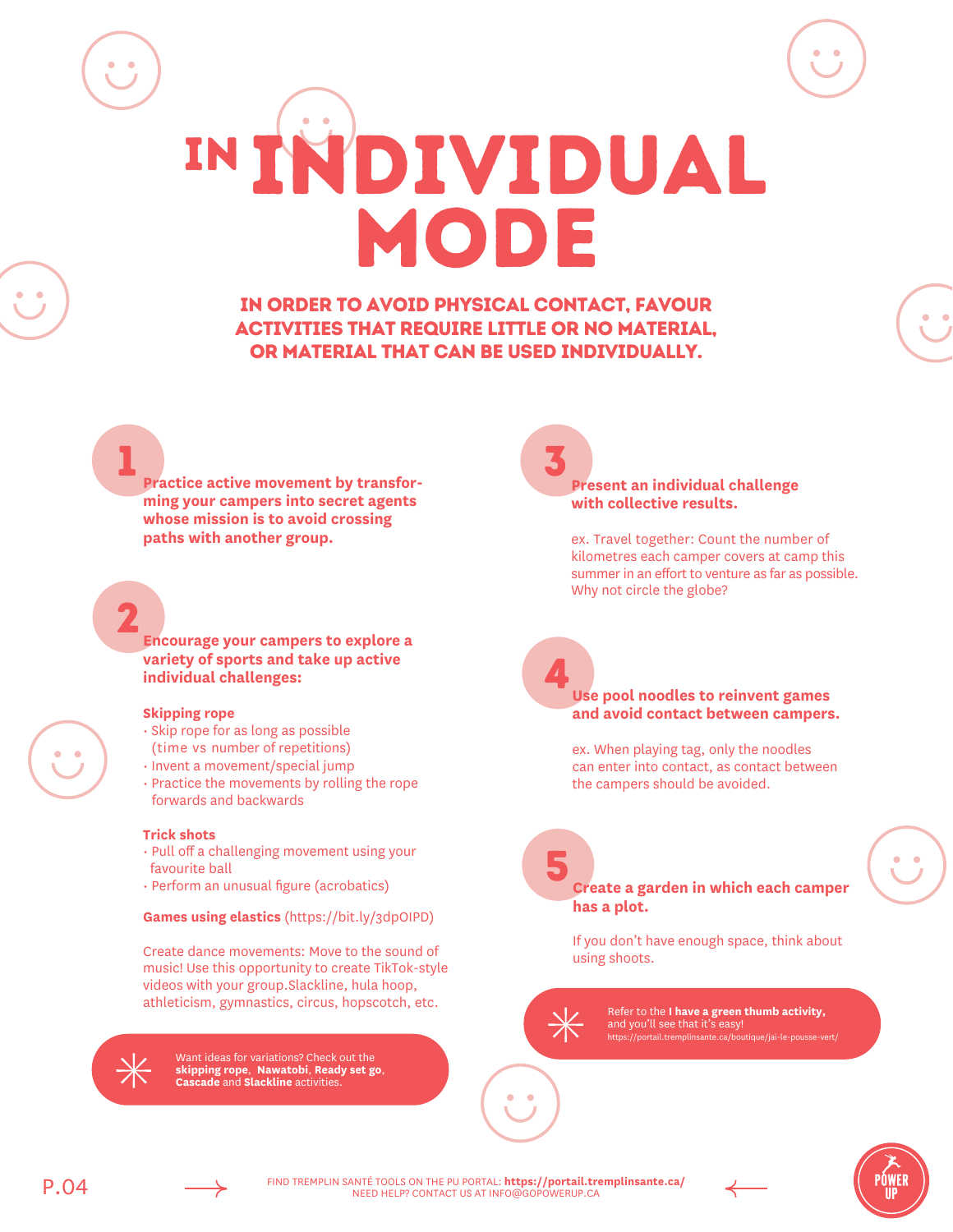IN Individual mode

In order to avoid physical contact, favour activities that require little or no material, or material that can be used individually.

7

#### 6 **Hold contact-free relay races with several variations:**

Set up stations to practice basic motor skills and create a course that calls for a combination of skills, including running, skipping, jumping, crawling, balancing, etc.

For pro tips, please see the **Champions for life activity:** <https://portail.tremplinsante.ca/boutique/activites-champions-pour-la-vie/>

Integrate healthy eating notions into the courses. For example, place food cartons in different locations along the course and ask the campers to memorize them for purposes of creating a recipe at the end of the activity. You can also organize a slalom between water bottles placed on the ground. Better yet, this lets the campers keep their water bottles close at hand! Do these activities interest you?



Read the **Think & Run duathlon** and **The rapids game sheets** <https://portail.tremplinsante.ca/boutique/duathlon-pieds-et-meninges/> <https://portail.tremplinsante.ca/boutique/defi-tchin-tchin-les-rapides/>

**Focus on individual tasks in cooking workshops.**

Provide individual spaces as well as foods and materials for each camper.

Pssst! To help you along, look through the **What's your Recipe guide.** <https://portail.tremplinsante.ca/boutique/guide-quelle-est-ta-recette/>



For added inspiration, use the **Virtual chef activity** <https://portail.tremplinsante.ca/boutique/cuisinier-virtuel/>







P.05 FIND TREMPLIN SANTÉ TOOLS ON THE PU PORTAL: **<https://portail.tremplinsante.ca/>** NEED HELP? CONTACT US AT INFO@GOPOWERUP.CA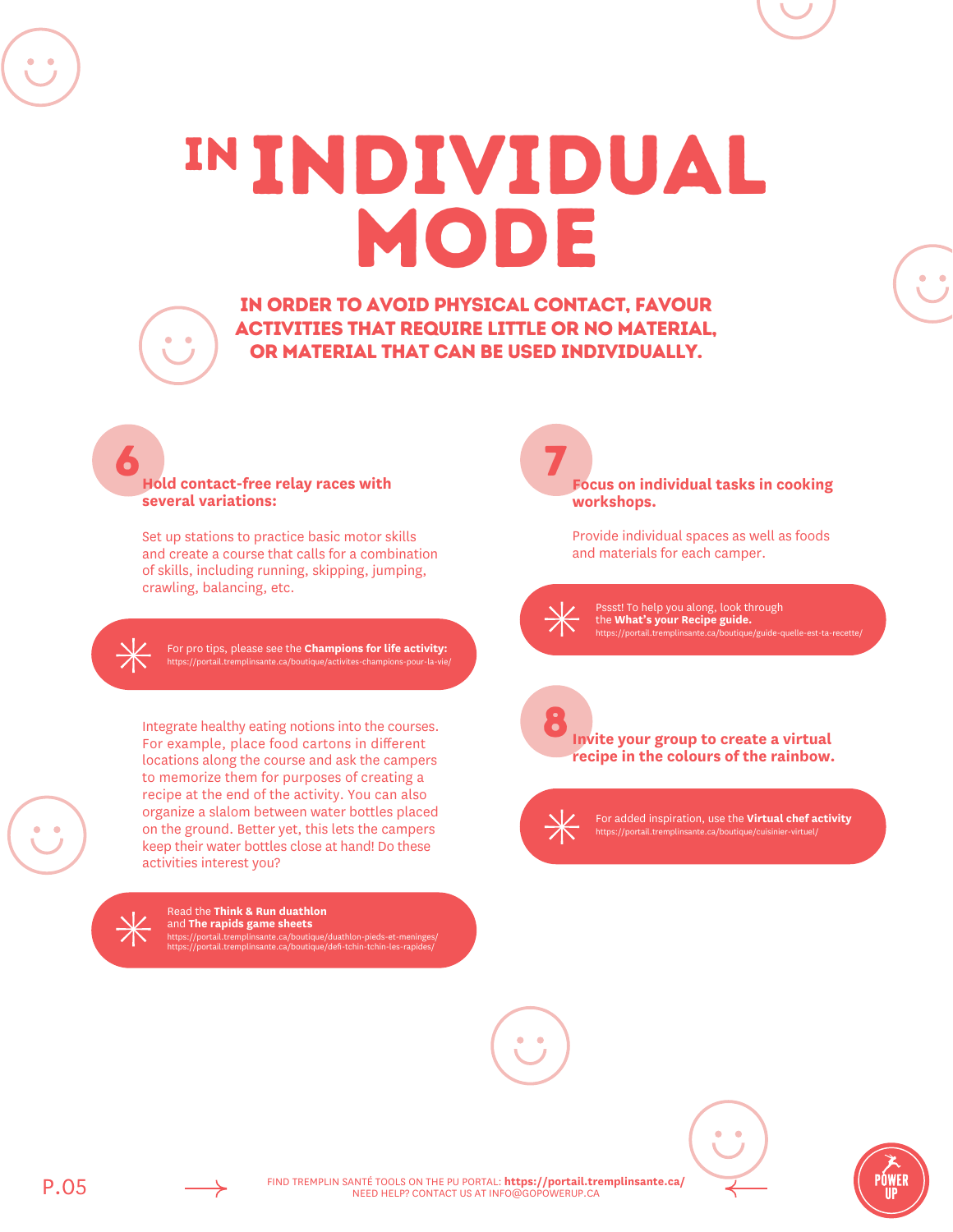# IN Individual mode

In order to avoid physical contact, favour activities that require little or no material, or material that can be used individually.

**Together with your campers, explore the foods using all five senses.**

Think of preparing individual portions in advance or collecting the food items directly from the garden.

Discover the **Mystery foods game** and the **Tasting expert activity** to help you present this activity <https://portail.tremplinsante.ca/boutique/aliments-mystere/> <https://portail.tremplinsante.ca/boutique/expert-degustateur/>

12 **Favour non-food rewards and avoid material rewards.** 

> Have the campers vote on an activity that you can integrate into your programming.

For further ideas, please see the tool entitled **Rewards that make a difference.** https://portail.tremplinsante.ca/boutique/defi-sa

**THANK YOU FOR FULFILLING YOUR MISSION TO PRESENT OUTDOOR ACTIVITIES THIS SUMMER!**

11

**creativity.**

9

 $\bullet$ 

10

**Integrate guessing games, charades and mimes to spark the campers' interest and foster the acquisition of new knowledge.**

**Invite the campers to explore their**

funny and fun-filled recipes.

Ask them to come up with sketches featuring

**The Energy quiz activity** can help you make your healthy eating activities that much more dynamic. <https://portail.tremplinsante.ca/boutique/defi-sante-quiz-vitamine/>







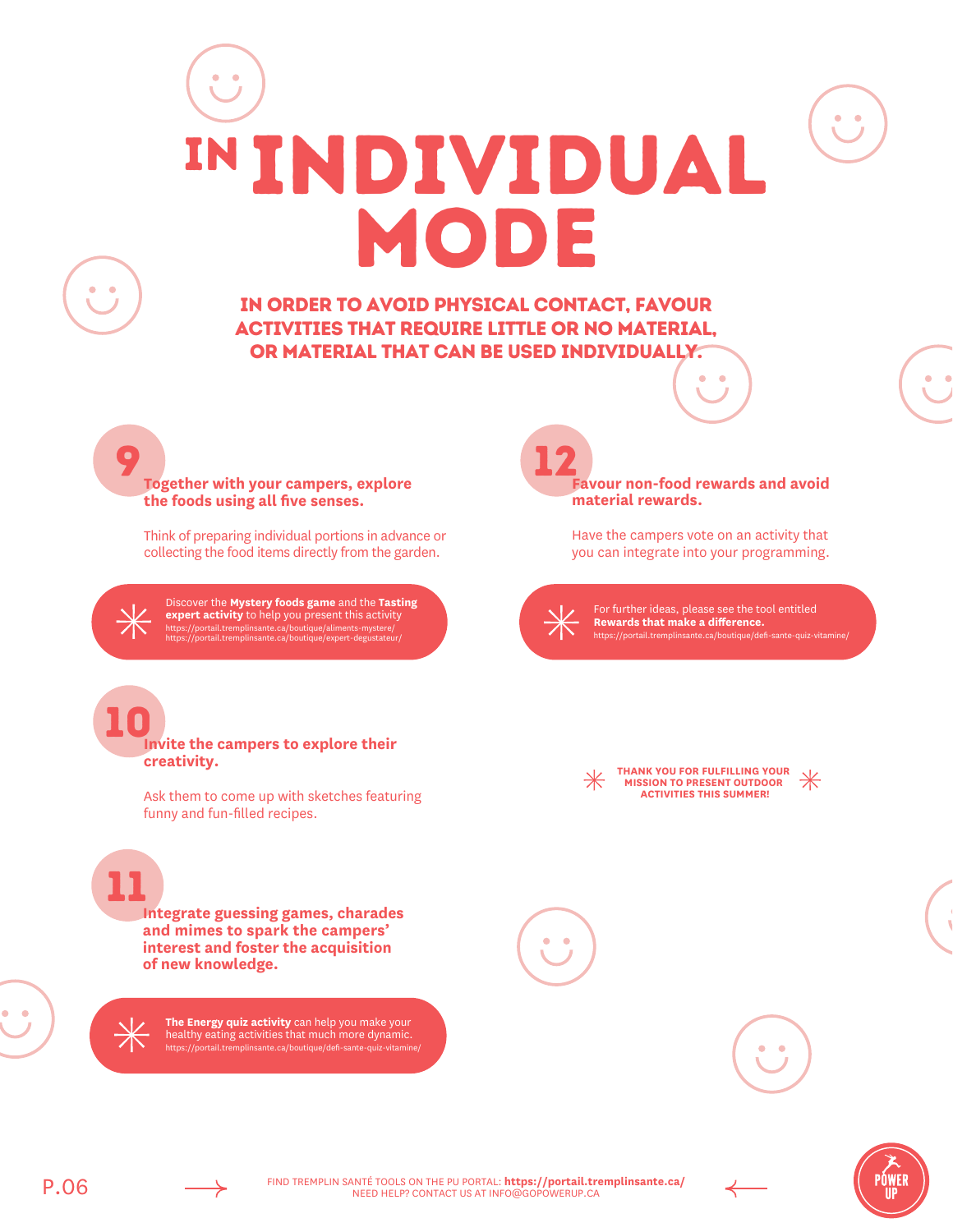٥  $\bullet$ Wash-a-thon

#### Make hand-washing fun and instructive.

1 **Choose a hand-washing theme song for the summer (20 seconds).** 

2 **With your campers, wear gloves and use paint instead of soap so as to learn where we forget to apply soap.**

3 **With the campers, create posters illustrating the steps involved in hand-washing.** 

Since the campers are involved, they will be motivated to become positive leaders and encourage others to wash their hands.

For inspiration, see the **Hand-washing is awesome activity.** <https://portail.tremplinsante.ca/boutique/se-laver-les-mains-cest-gagnant/>

4 **Perform a science experiment with your campers.**

> Fill a bag with water for each camper and add a pinch of pepper. Ask the campers to soak their hands in the water so they can see the pepper collect on their hands, in the same way that germs do.

Repeat the exercise, this time having the campers first soak their hands in soapy water, then in the pepper water. They will see that the pepper collects far less, since the soap repels it, as it does germs.

Ō

**THANK YOU FOR FULFILLING YOUR MISSION TO PRESENT OUTDOOR ACTIVITIES THIS SUMMER!**

 $\bullet$ 

P.07 FIND TREMPLIN SANTÉ TOOLS ON THE PU PORTAL: **<https://portail.tremplinsante.ca/>** NEED HELP? CONTACT US AT INFO@GOPOWERUP.CA

Ō

PÒWER